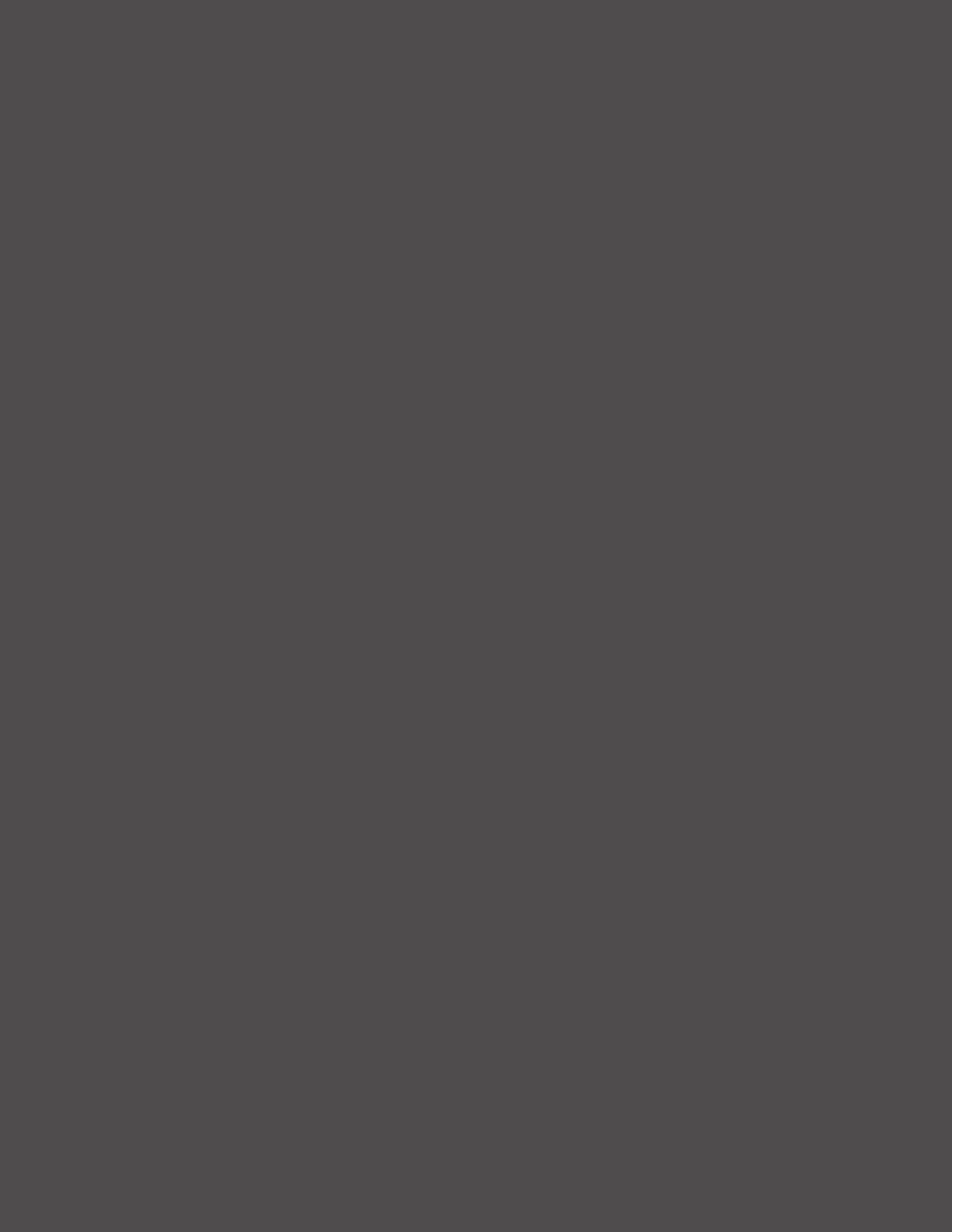# CONTENTS

| <b>WHAT TO DO WHEN A PRIVACY</b>                                                      |  |
|---------------------------------------------------------------------------------------|--|
| <b>STEP 1: NOTIFY STAFF AND</b><br>OTHER CUSTODIANS 1                                 |  |
| <b>STEP 2: IDENTIFY THE SCOPE</b><br>OF THE BREACH AND TAKE<br>STEPS TO CONTAIN IT  1 |  |
| <b>STEP 3: NOTIFY THE</b><br>INDIVIDUALS AFFECTED BY<br>THE BREACH, THE IPC, AND/OR   |  |
| THE REGULATORY COLLEGES                                                               |  |

|       | . STEP 4: INVESTIGATE AND |  |  |
|-------|---------------------------|--|--|
|       |                           |  |  |
|       |                           |  |  |
| _____ | ____________________      |  |  |

| HOW TO MINIMIZE THE RISK     |  |
|------------------------------|--|
| OF A PRIVACY BREACH4         |  |
|                              |  |
| OTHER RELEVANT PUBLICATIONS5 |  |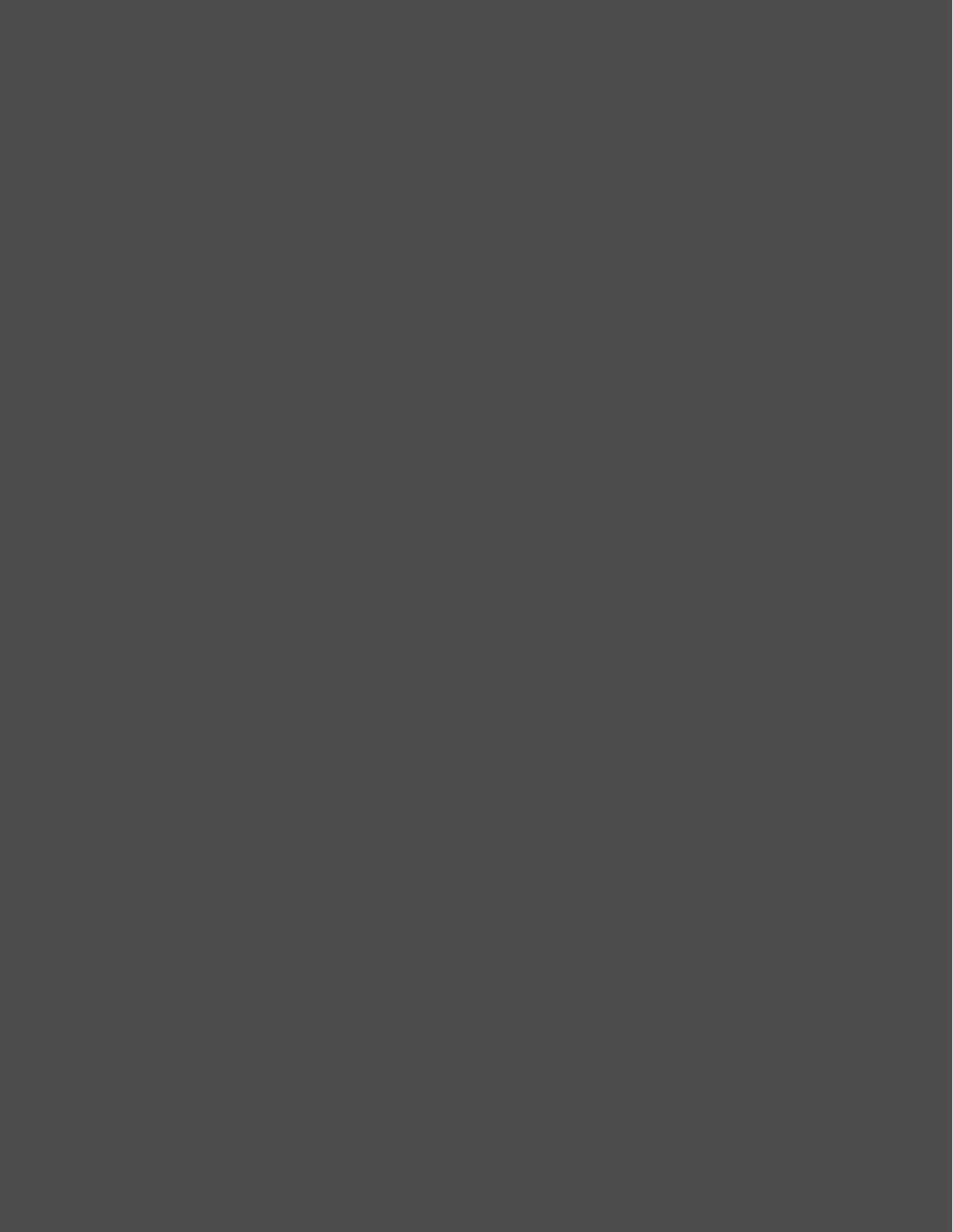<span id="page-4-0"></span>In Ontario, health information custodians (custodians) have a duty under the *Personal Health Information Protection Act* (*PHIPA*) to protect personal health information (PHI) against privacy breaches. A privacy breach occurs when PHI is collected, used or disclosed without authorization. This can include theft, loss, or unauthorized copying, modification or disposal.

As a custodian, you should have a privacy breach protocol in place so that there is a process to follow in the event of a privacy breach. The protocol should be flexible enough to cover a wide range of possible breaches, such as:

- cyberattacks
- loss or theft of portable devices
- misdirected faxes, and
- collection of PHI without authority by means of the electronic health record.

Having a privacy breach protocol can help you meet your obligations under *PHIPA* by:

- enabling a quick, coordinated response
- clarifying roles and responsibilities
- establishing processes to investigate, contain and remediate the breach, and
- preparing for the possible involvement of the Information and Privacy Commissioner of Ontario (IPC).

### WHAT TO DO WHEN A PRIVACY BREACH OCCURS

On learning of a privacy breach, you must take immediate action. The following steps may need to be carried out simultaneously or in quick succession. You may need to return to and repeat some of the steps.

#### STEP 1: NOTIFY STAFF AND OTHER CUSTODIANS

- Notify appropriate staff of the breach, including the chief privacy officer or other staff member responsible for privacy.
- Depending on the nature or seriousness of the privacy breach, you may need to contact senior management, the patient relations representative, and technology and communications staff.
- If the breach involves PHI on an electronic system shared between multiple custodians, notify all affected custodians.

#### STEP 2: IDENTIFY THE SCOPE OF THE BREACH AND TAKE STEPS TO CONTAIN IT

- Identify the scope of the breach, including individuals or organizations who may have been involved with or are responsible for the breach, and the nature and quantity of PHI that is affected.
- Retrieve any copies of PHI that have been disclosed.
- Ensure that no copies of PHI have been made or retained by anyone who was not authorized to receive the information. Record the person's contact information in case follow-up is required.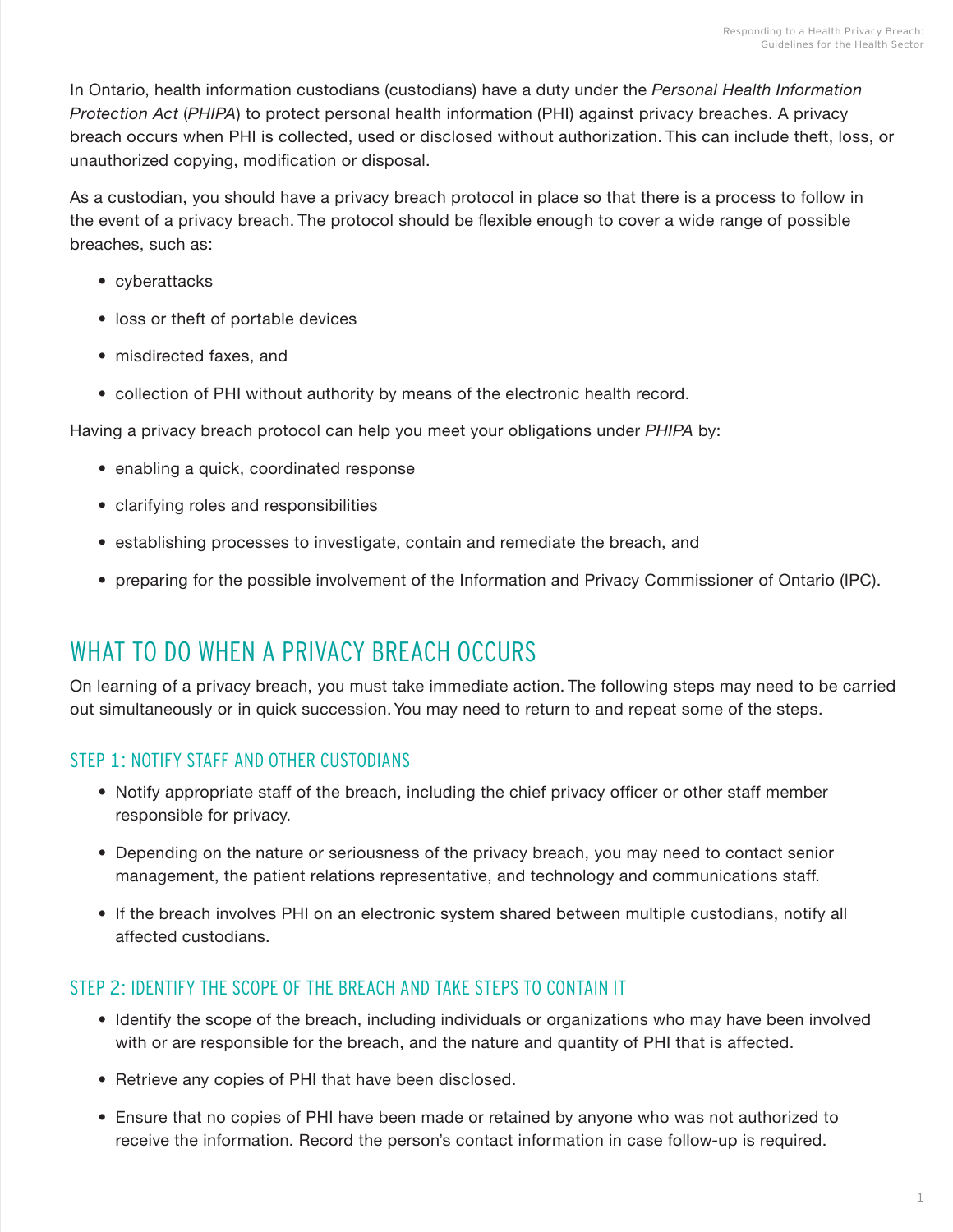<span id="page-5-0"></span>Determine whether the breach would allow unauthorized access to any other PHI, for instance if it is on a shared system. Take whatever steps are appropriate, such as changing passwords and identification numbers and/or temporarily shutting down your computer system.

• In a case of unauthorized access by an agent, consider suspending their access rights

#### STEP 3: NOTIFY THE INDIVIDUALS AFFECTED BY THE BREACH, THE IPC, AND/OR THE REGULATORY COLLEGES

#### **AFFECTED INDIVIDUALS**

- *PHIPA* requires custodians to notify individuals affected by a breach at the first reasonable opportunity. Notification can be by telephone or in writing. Depending on the circumstances, you can make a notation in the individual's file to discuss at their next appointment.
- There are many factors to consider when deciding on the best form of notification (e.g., the sensitivity of the PHI). If unsure, contact the IPC to discuss the most appropriate form of notification.
- There may also be exceptional circumstances where direct notification is not possible or may be detrimental to the individual. If this is the case, contact the IPC to discuss these circumstances.
- When notifying individuals affected by a privacy breach, you should provide the following information:
	- o where appropriate, the name of the agent responsible for the unauthorized access
	- o the date of the breach
	- o a description of the nature and scope of the breach
	- o a description of the PHI that was subject to the breach
	- o the measures implemented to contain the breach, and
	- $\circ$  the name and contact information of the person in your organization who can address inquiries
- Notice to affected individuals must include a statement letting them know they are entitled to make a complaint to the IPC.
- If financial information or information from government-issued documents, such as health card numbers, are involved, the following statements can be included in the notice:

As a precautionary measure, we strongly suggest that you contact your bank, credit card company, and relevant government offices to advise them that you may have been affected by this breach.

We recommend you monitor and verify all your bank accounts, credit card and other financial transaction statements for any suspicious activity.

If you suspect misuse of your personal information, you can obtain a copy of your credit report from a credit reporting bureau to verify the legitimacy of the transactions listed.

- Equifax at 1-800-465-7166 or **[www.equifax.ca](http://www.equifax.ca)**
- TransUnion at 1-800-663-9980 or **[www.transunion.ca](http://www.transunion.ca)**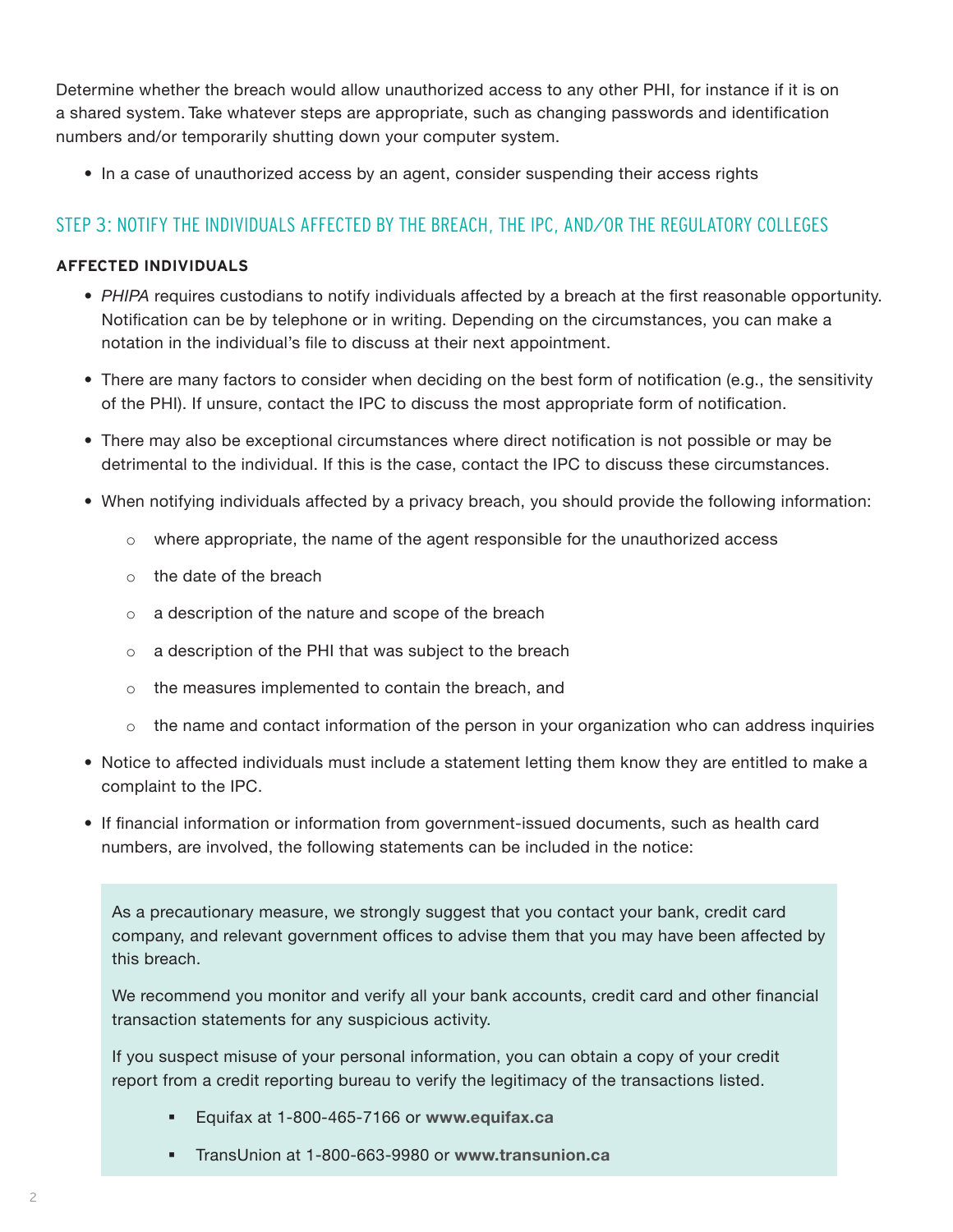<span id="page-6-0"></span>If you are concerned that you may be a victim of fraud, you may request these bureaus place a fraud alert on your credit files instructing creditors to contact you before opening any new accounts.

If your health card number has been affected by the breach, you should call ServiceOntario INFOline at 1-866-532-3161 or 1-800-387-5559 to report your lost or stolen health card number. If you suspect misuse of your health card number, you can report suspected cases of fraud by calling the Ministry of Health and Long-Term Care at 1-888-781-5556 or e-mail at **[reportohipfraud@moh.gov.on.ca](mailto:reportohipfraud@moh.gov.on.ca)**.

You may also wish to review this publication from the Information and Privacy Commissioner of Ontario, *[Identity Theft: A Crime of Opportunity](https://www.ipc.on.ca/wp-content/uploads/Resources/id-theft-e.pdf)*.

#### **IPC**

Under PHIPA, custodians must report certain privacy breaches to the IPC at the first reasonable opportunity and cooperate with the IPC, as described in *[Reporting a Privacy Breach to the IPC: Guidelines for the](https://www.ipc.on.ca/wp-content/uploads/2019/09/2019-health-privacy-breach-notification-guidelines.pdf)  [Health Sector](https://www.ipc.on.ca/wp-content/uploads/2019/09/2019-health-privacy-breach-notification-guidelines.pdf)*.

#### **REGULATORY COLLEGES**

- You are required to notify a health care practitioner's regulatory college within 30 days if any of the following applies:
	- $\circ$  The practitioner was an employee or agent of the custodian and was terminated, suspended, or subject to disciplinary action as a result of a breach.
	- $\circ$  The practitioner's privileges or affiliation is revoked, suspended, or restricted as a result of a breach.
	- $\circ$  The practitioner resigns and the custodian has reason to believe that the resignation is related to an investigation or other action carried out as a result of an alleged breach.
	- o The practitioner relinquishes or voluntarily restricts their privileges or affiliation and the custodian has reasonable grounds to believe that it is related to an investigation or other action carried out as a result of an alleged breach.

#### STEP 4: INVESTIGATE AND REMEDIATE

- Conduct an internal investigation to:
	- $\circ$  ensure the immediate requirements of containment and notification have been met
	- o review the circumstances surrounding the breach, and
	- $\circ$  review the adequacy of existing policies and procedures in protecting PHI
- Address the situation from a systemic basis; in some cases, program-wide procedures may warrant a review. For example, administrative or security controls on an electronic system may be insufficient and need to be updated or augmented.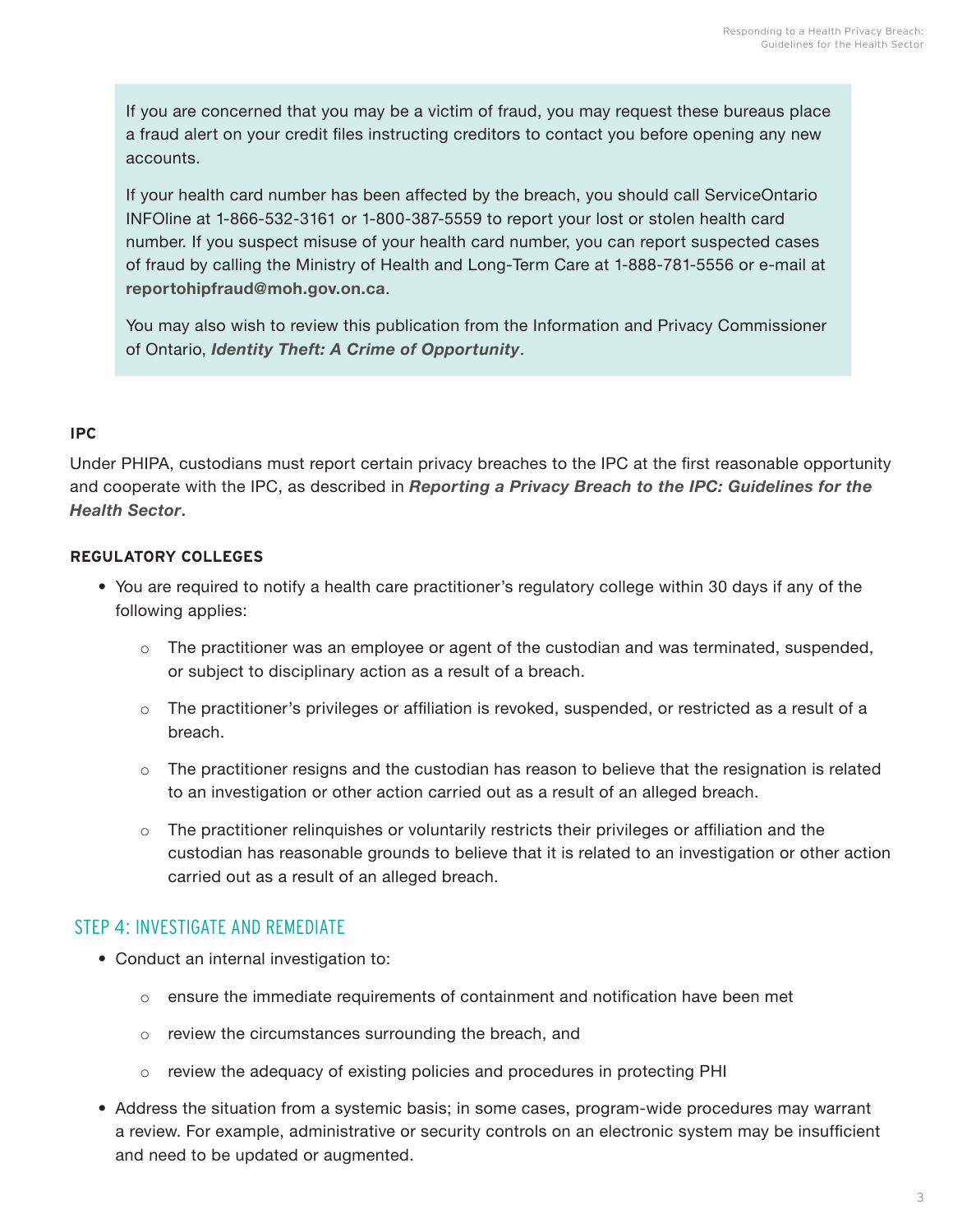- <span id="page-7-0"></span>• If you have notified the IPC of a breach, you will be asked to provide the details of your investigation and work with the IPC to identify and commit to any necessary remedial action.
- Keep a log of all privacy breaches and identify a person responsible for maintaining the log. For each privacy breach, record:
	- $\circ$  the name of the employee or agent that caused the breach, where it is determined to be relevant, such as in the case of unauthorized access
	- $\circ$  the date of the breach
	- o the nature, scope and cause of the breach
	- o the number of individuals affected by the breach
	- o a description of the PHI that was subject to the breach, and
	- a summary of the steps taken to respond to the breach.
- You may also be required to cooperate in any IPC investigation related to the breach.

You must keep track of and report privacy breach statistics to the IPC, as required by *PHIPA*. The publication, *[Annual Reporting of Privacy Breach Statistics to the Commissioner](https://www.ipc.on.ca/wp-content/uploads/2017/11/annual-breach-statistics-rptg-2.pdf)*, describes what statistical information must be tracked and reported to the IPC.

### HOW TO MINIMIZE THE RISK OF A PRIVACY BREACH

- Educate staff about the privacy rules in *PHIPA* governing the collection, use, disclosure, retention, transfer and disposal of PHI.
- Make sure policies and procedures are in place that comply with the privacy protection provisions of *PHIPA* and that staff are properly trained.
- Safeguard PHI when it is physically removed from the office or facility. Ensure that all laptops and personal devices are password protected and that data is encrypted.
- Ensure that no more PHI is collected, used or disclosed than is reasonably necessary to proactively lessen the impact of any privacy breaches.
- Ensure that you do not collect, use or disclose PHI if there is other information that will serve the intended purpose.
- Ensure that logging and auditing is in place on electronic systems containing health records. Make staff aware that the systems will be regularly audited.

Conduct a privacy impact assessment (PIA), where appropriate. The PIA helps determine whether new technologies, information systems and proposed programs or policies meet basic privacy requirements. For further information, see the IPC publication, *[Privacy Impact Assessment Guidelines for the Ontario](https://www.ipc.on.ca/wp-content/uploads/Resources/phipa_pia-e.pdf)  [Personal Health Information Protection Act](https://www.ipc.on.ca/wp-content/uploads/Resources/phipa_pia-e.pdf).*

When in doubt, seek advice from your organization's legal department and chief privacy officer.

Custodians may also consult with the IPC for comments on actual or proposed information practices.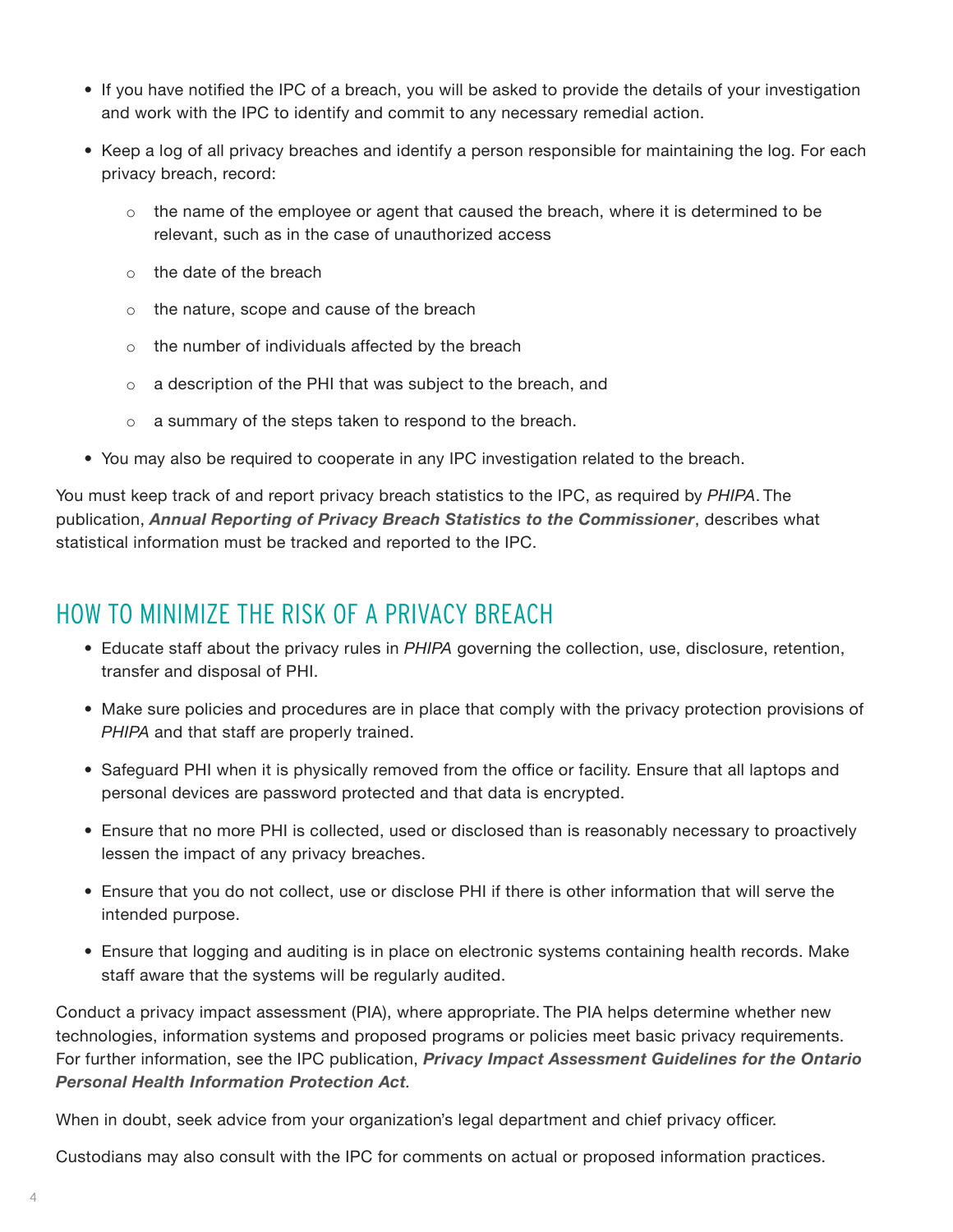## <span id="page-8-0"></span>OTHER RELEVANT PUBLICATIONS

For information about a custodian's legal obligation to report privacy breach statistics, see *[Annual](https://www.ipc.on.ca/wp-content/uploads/2017/11/annual-breach-statistics-rptg.pdf)  [Reporting of Privacy Breach Statistics to the Commissioner](https://www.ipc.on.ca/wp-content/uploads/2017/11/annual-breach-statistics-rptg.pdf)*.

*[Reporting a Privacy Breach to the IPC: Guidelines for the Health Sector](https://www.ipc.on.ca/wp-content/uploads/2019/09/2019-health-privacy-breach-notification-guidelines.pdf)* details the circumstances in which it is mandatory to report a privacy breach to the IPC.

For information about how to detect and prevent unauthorized access to PHI, refer to *[Detecting and](https://www.ipc.on.ca/wp-content/uploads/Resources/Detect_Deter.pdf)  [Deterring Unauthorized Access to Personal Health Information](https://www.ipc.on.ca/wp-content/uploads/Resources/Detect_Deter.pdf)* and *[Protecting Against Ransomware](https://www.ipc.on.ca/wp-content/uploads/2016/08/2016-07-07-1678_Ransomware_fact_sheet.pdf).* If you have further questions or concerns about responding to a health privacy breach or the duties and obligations of custodians, please contact us at **[info@ipc.on.ca](mailto:mailto:info%40ipc.on.ca?subject=)** or 1-800-387-0073.